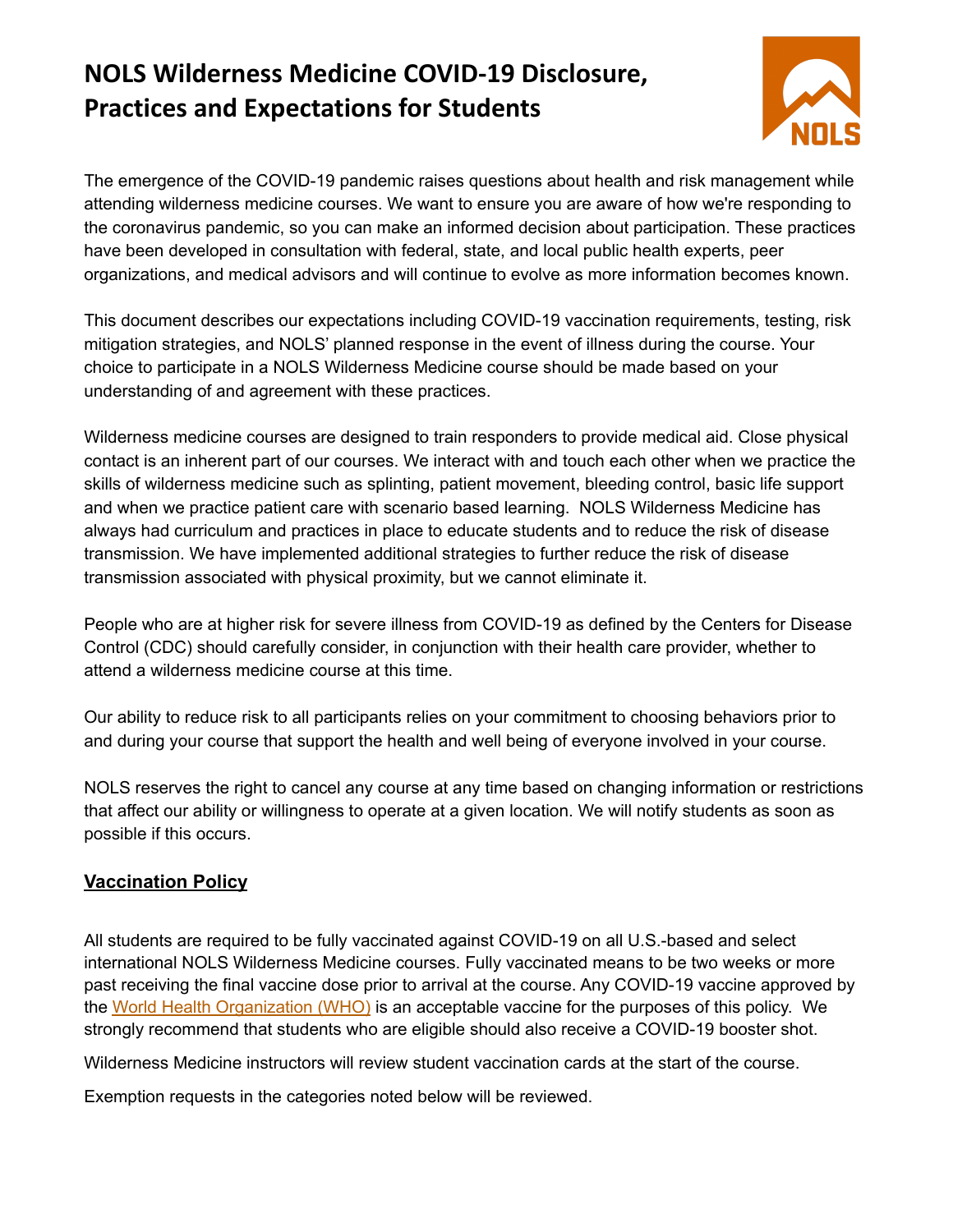#### **Exemption Types**

- Disability or documented medical contraindications to vaccines may allow an individual to be exempt from this requirement. Please see the procedure section below.
- Sincerely held religious beliefs, practices or observances that preclude vaccination may allow an individual to be exempt from this requirement. Please see the procedure section below.

\*\*No exemption will be granted for students on WEMT courses due to healthcare facility requirements. \*\*Some courses do not allow for exemptions. Please see forms for details.

#### **All Exemption Requests:**

- Must be submitted 35 days prior to the course start date.
- Are granted only for the specified course and associated dates. Each course requires a separate exemption request.
- Are not approved until you receive confirmation from the NOLS Wilderness Medicine Office.

If granted an exemption, students will need to submit a negative PCR or antigen test taken within 72 hours of the course start. On Wilderness Medicine classroom courses longer than five days, students will need to obtain and submit a rapid COVID-19 test taken on day 6. NOLS will not provide these tests.

Please see **[Appendix](#page-6-0) A** at the end of this document for the Exemption Request Procedure.

| <b>Earliest Test Day</b> | <b>Course Start Day</b> |
|--------------------------|-------------------------|
| Friday                   | Monday                  |
| Saturday                 | Tuesday                 |
| Sunday                   | Wednesday               |
| Monday                   | Thursday                |
| Tuesday                  | Friday                  |
| Wednesday                | Saturday                |
| Thursday                 | Sunday                  |

## *What do you mean by "within 72 hours of the course start date"?*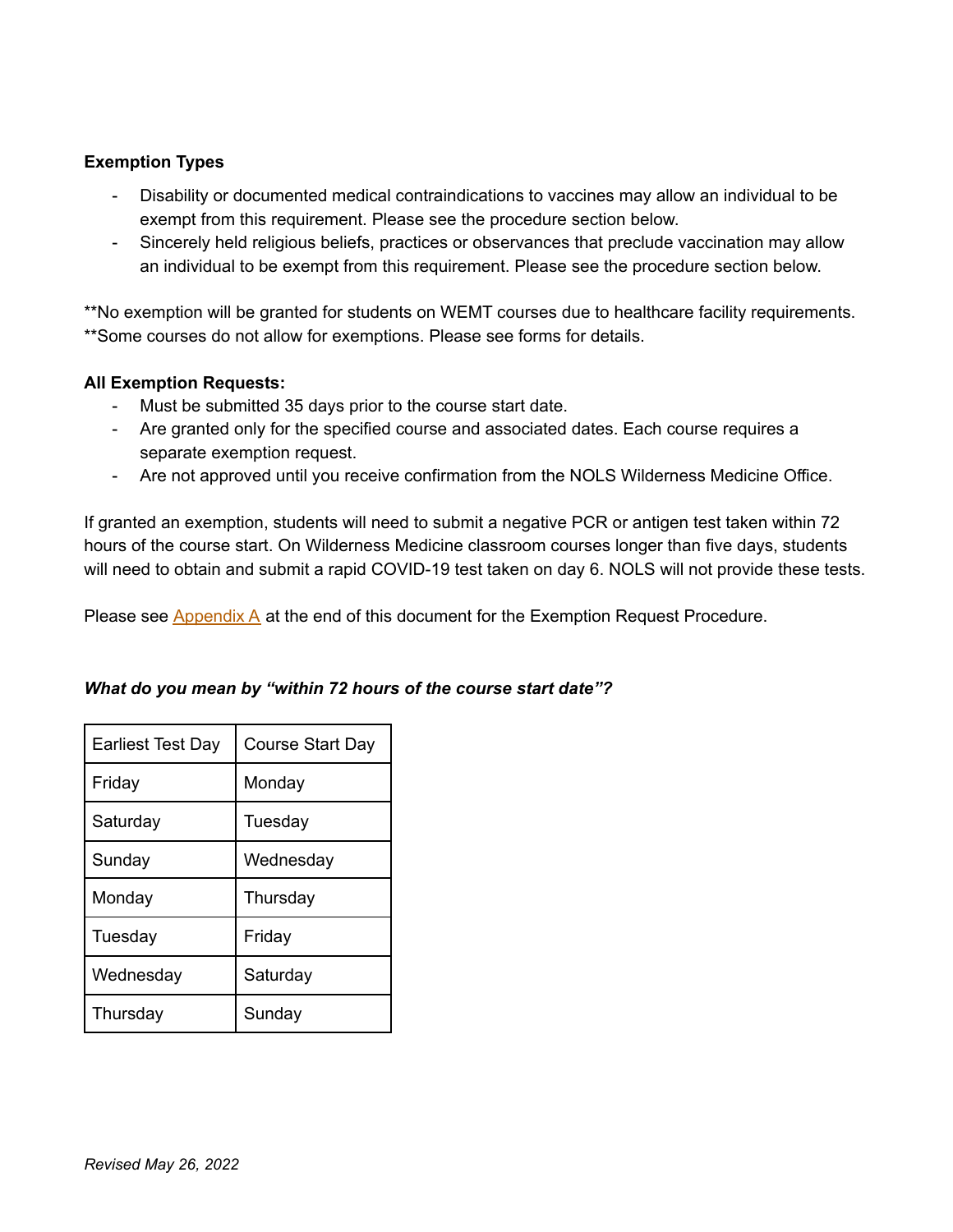# *What if I have already had COVID-19, do I still need to get vaccinated?*

Yes. Though having had COVID-19 in the past conveys limited protection, NOLS still requires students to be fully vaccinated prior to their course start date.

#### *Will I be required to take COVID-19 tests during the course?*

Students on Wilderness EMT courses will take additional COVID-19 tests during their course.

# **COVID-19 Risk Mitigation Strategy**

In addition to requiring vaccinations, NOLS has instituted a 5-component strategy to decrease the risk of infectious disease spread in our classrooms. These practices reflect our assumption that every person is a potential carrier of the SARS-CoV-2 virus. We will model and describe them all in greater detail at the beginning of your course.

All participants are expected to participate fully in this strategy. Your actions directly affect the health and well being of all course participants.

**Screening**: We will rely on students and staff to report any illnesses and to act accordingly.

If you have any of the following, you should not attend class:

- Cough, shortness of breath or difficulty breathing, fever, chills, headache, fatigue, nasal congestion or sneezing (different from pre-existing allergies), abdominal discomfort (nausea/diarrhea), muscle pain, sore throat, new loss of taste or smell.
- A temperature of over 100.4F/38C.
- If you have been in close contact (within 6 feet of someone for a cumulative total of 15 minutes or more over a 24-hour period) with someone who has COVID-19, unless you have been fully vaccinated. Fully vaccinated is to be two weeks or more past receiving the final vaccine dose. Fully vaccinated people should get tested 5-7 days after their exposure, even if they don't have symptoms and wear a mask indoors in public for 10 days following exposure or until their test result is negative.

**Hygiene**: We will provide the resources to practice heightened classroom hygiene. You will be expected to:

- Wash or sanitize your hands after interactions with others and/or entering or leaving group settings.
- Avoid touching your eyes, nose, and mouth.
- Cover your mouth with a tissue or your arm if you sneeze or cough.
- Wipe down surfaces and equipment after use using the provided cleaning materials.

**Personal Protective Equipment**: We will provide some personal protective equipment for use in your wilderness medicine course including KN95 masks, gloves, and cleaning supplies. You will be expected to:

● Bring a cloth or surgical mask for use before and after class.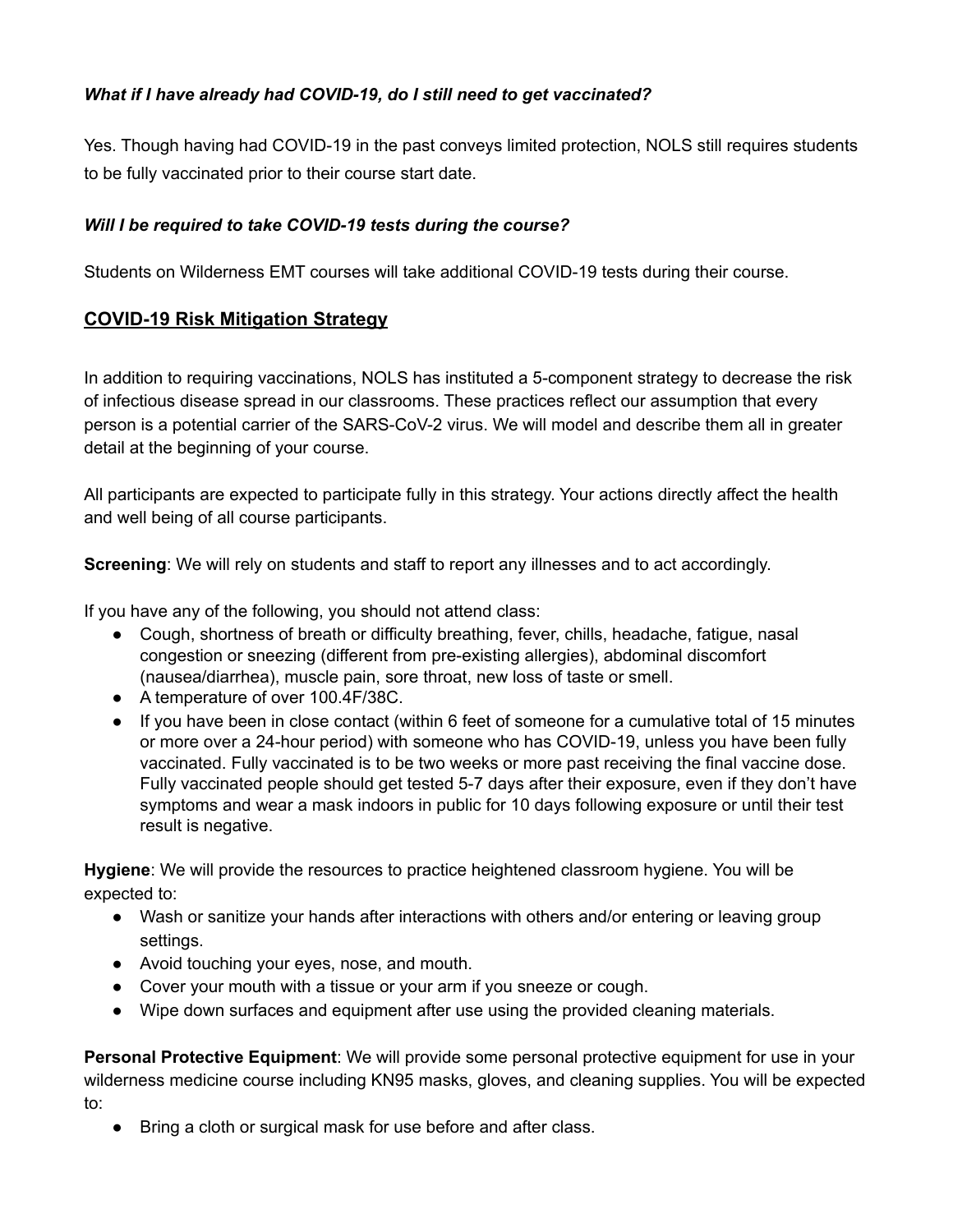- Wear a provided KN95 mask when required. As a minimum, masks will be required during scenarios. If local conditions meet CDC recommendations for indoor masking, we will follow these guidelines.
- You will protect, isolate, and rotate the masks provided to you.
- Wear the provided gloves when directed by your instructors.
- Bring eye protection (sunglasses and safety glasses are ok) to wear when working in close contact with other participants, as directed by your instructors.

**Distancing and Outdoor Classes**: When feasible, physical distancing will be practiced and activities involving student contact will be conducted outdoors.

**Compliance/Culture**: We believe in the value of training people to help others and in supporting the best public health practices. You will be expected to:

- Model your commitment to quality medical care by supporting these strategies.
- Help others remember and adapt to these new practices.
- Stay home if you feel sick or the instructor asks you to leave class based on symptoms.

# *Will my NOLS course be safe from coronavirus?*

Contracting COVID-19, the disease caused by coronavirus (SARS-CoV-2), is a new risk for everyone and (like other risks) cannot be eliminated. The updates to how NOLS operates a course have been developed and implemented to reduce exposure to COVID-19 and to detect signs of illness. For those who are at higher risk for severe illness from COVID-19 as defined by the Centers for [Disease](https://www.cdc.gov/coronavirus/2019-ncov/need-extra-precautions/people-at-higher-risk.html) Control (CDC), please carefully consider, in conjunction with your healthcare provider, whether to attend a NOLS Wilderness Medicine course at this time.

## *Am I required to follow the stated practices?*

Yes, all students and instructors are expected to adhere to the above practices and refusal to comply is grounds for dismissal from a course with no tuition refund. These practices are designed to reduce the risk of illness for all participants and would be expected in any setting where you are providing healthcare or first aid.

## *What if I have a mask exemption card or letter?*

We recognize that wearing a face-covering or mask for extended periods of time is not feasible for everyone. However, mask usage is an integral part of our risk reduction strategy. If you are unable to tolerate wearing a mask for up to four hours at a time, you should delay your attendance until your condition changes or the requirement is removed.

## *Have you made any updates to the paperwork I need to be aware of?*

The NOLS Wilderness Medicine Student Agreement has been updated to include education about additional risks including:

- At times students will be in close physical proximity to one another or instructors.
- Illnesses may include…communicable and other infectious diseases from insects, animals, or people such as diarrhea, flu-like or respiratory illness, and other debilitating or life-threatening conditions including COVID-19 and other diseases caused by coronaviruses.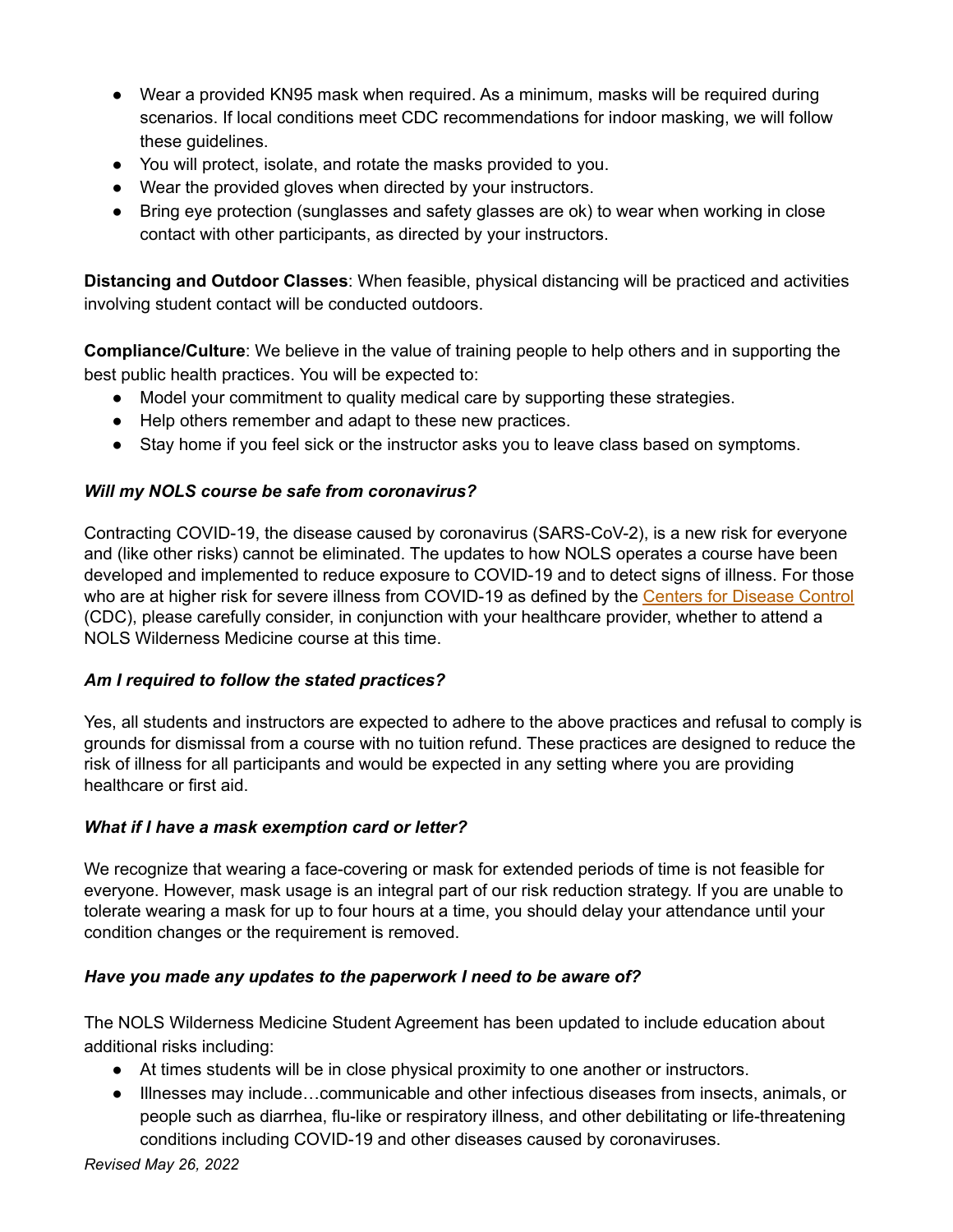The NOLS Wilderness Medicine On-Course Student Information Form/Policies & Procedures has been updated to include a new policy:

• Participate fully in NOLS Wilderness Medicine's strategies to decrease the risk of infectious disease spread in our classrooms.

#### *What should I be aware of while traveling to my course?*

We request that you take steps to limit your exposure for 14 days prior to and while traveling to your course. This includes practicing physical (social) distancing, wearing a mask or face covering when in public or when physical distancing is not possible, frequent hand washing, and monitoring your health for symptoms of COVID-19.

If you have access to a rapid antigen test, we recommend that you take one as close to the start of your course as possible to minimize the chance of traveling with an active case of COVID-19.

## **Illness Prior to or During a Course**

#### *What happens if I get sick before my course?*

If you are confirmed or suspected as having COVID-19 in the 10 days prior to your course, please follow the CDC's quidelines for isolation and for determining when you can end isolation. In alignment with our [Cancellation](https://www.nols.edu/en/wilderness-medicine/planning/policies/) Policy, we will not refund or transfer any students who are unable to attend a course within the cancellation deadline. We strongly recommend the purchase of trip insurance which includes coverage for COVID-19. While there is a range of available Tuition Protection and Travel Insurance providers, our preferred provider is Aon [Affinity](https://www.mdmgroup.net/nols). Please read each policy carefully and discuss any questions with a policy specialist at the provider you select.

#### *What happens if I get sick during my course?*

If you become ill during your course or your instructor asks you not to attend class based on screening, you should seek medical advice. Based on the medical advice you receive you may or may not be able to continue with your course. NOLS will evaluate each situation and work with you and the course sponsor to assist you. We strongly recommend the purchase of trip insurance which includes coverage for COVID-19. While there is a range of available Tuition Protection and Travel Insurance providers, our preferred provider is Aon [Affinity.](https://www.mdmgroup.net/nols) Please read each policy carefully and discuss any questions with a policy specialist at the provider you select.

#### *What happens if I am exposed to someone with COVID-19 shortly before or during my course?*

If you are up-to-date with your [COVID-19](https://www.cdc.gov/coronavirus/2019-ncov/vaccines/stay-up-to-date.html) vaccines (fully boosted) and have close contact with someone who has tested positive for COVID-19, you will need to obtain a COVID-19 test between days 5-7 after your last contact. You will need to wear a mask at all times until receiving negative test results. If negative, you may continue the course with regular precautions. If positive and it is prior to your course do not travel to your NOLS course. If your result comes back positive on-course, you will need to leave the course to begin your isolation.

If you are not up-to-date with your COVID-19 vaccines, you will need to stay home to [quarantine.](https://www.cdc.gov/coronavirus/2019-ncov/your-health/quarantine-isolation.html)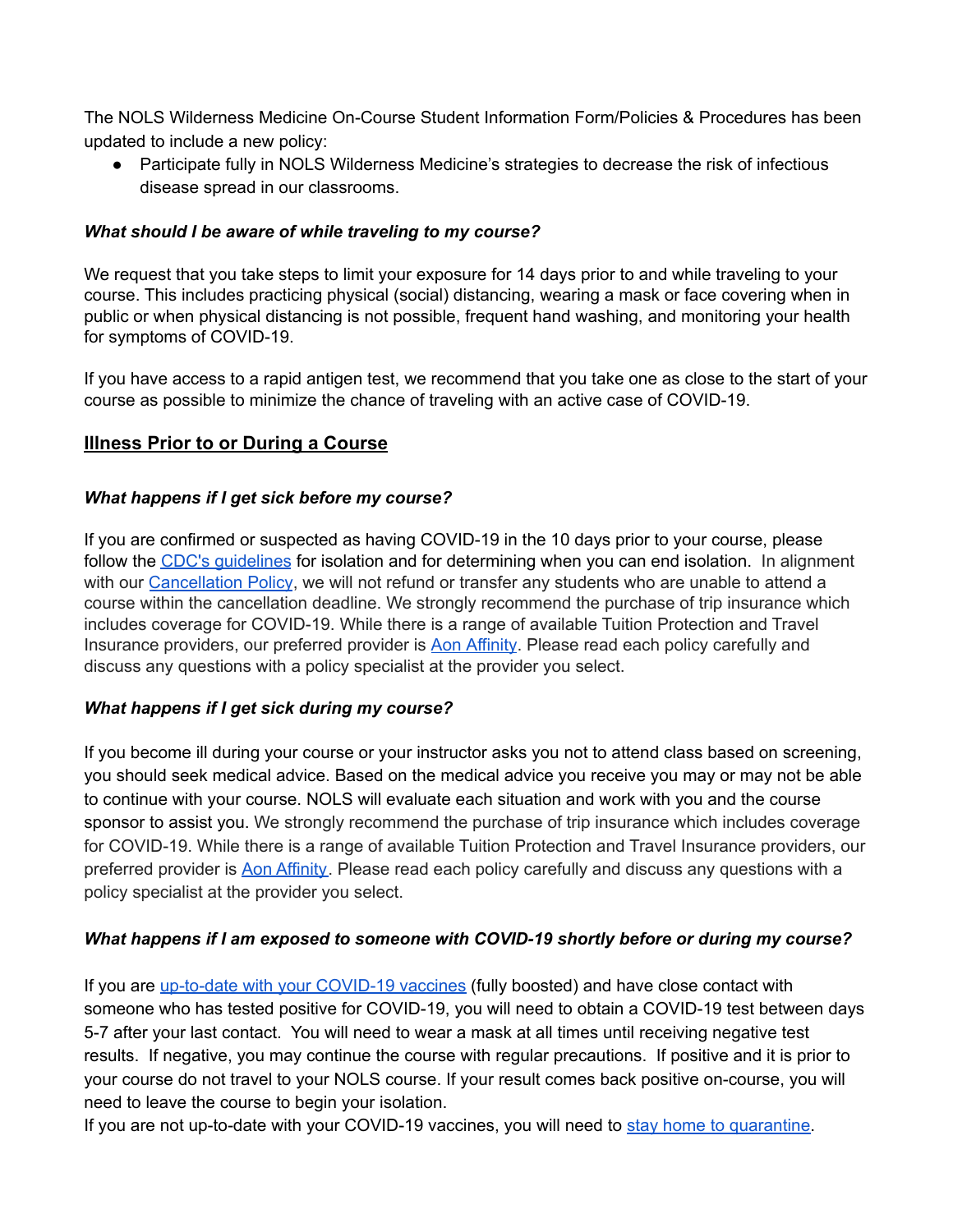We strongly recommend the purchase of trip insurance which includes coverage for COVID-19. While there is a range of available Tuition Protection and Travel Insurance providers, our preferred provider is Aon [Affinity](https://www.mdmgroup.net/nols). Please read each policy carefully and discuss any questions with a policy specialist at the provider you select.

#### *What happens if a course member tests positive for COVID-19 during my course?*

If a student or instructor tests positive for COVID-19 during your course, that individual will be separated from the course and directed to seek medical advice and begin isolation. Though each situation will be evaluated independently, NOLS will endeavor to continue the course for the remainder of the students. Our medical advisors support this strategy based on the level of personal protective equipment used during our courses.

If NOLS cancels the remainder of the course, we will work with students to prorate a tuition refund. If a student chooses to leave a course NOLS decides to continue, no tuition will be refunded. NOLS is not responsible for expenses related to a course impacted by a positive COVID-19 test.

#### *What if I have more questions?*

Please contact us at wilderness medicine@nols.edu or 866-831-9001.